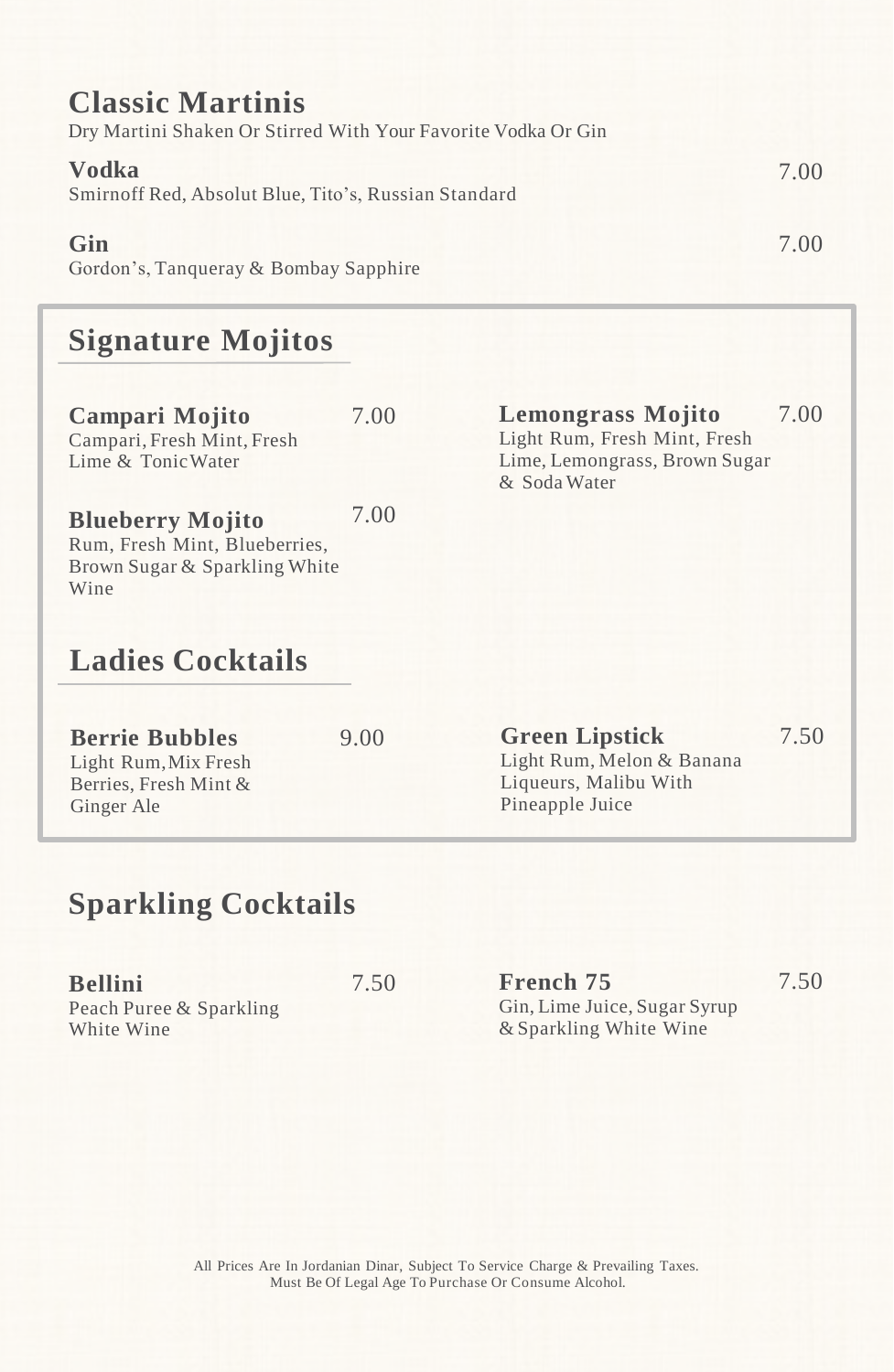### **Unforgettable Cocktails**

| Negroni<br>Gin, Campari & Sweet<br>Vermouth | 7.00 | <b>Old Fashioned</b><br>Bourbon Whisky, Sugar Cube<br>& Dash Of Angostura Bitters | 7.00 |
|---------------------------------------------|------|-----------------------------------------------------------------------------------|------|
| <b>Black Russian</b><br>Vodka & Kahlua      | 7.00 |                                                                                   |      |

## **Frozen Cocktails**

| <b>Daiquiri</b><br>Light Rum & Lime Juice With<br>A Dash Of Sugar Syrup | 7.00 | Margarita<br>Tequila, Cointreau, Lime Juice<br>& Dash Of Sugar Syrup | 7.00 |
|-------------------------------------------------------------------------|------|----------------------------------------------------------------------|------|
| Pina Colada<br>Light Rum, Malibu, Coconut<br>Puree & Pineapple Juice    | 7.00 |                                                                      |      |

### **Shooters**

| <b>Monkey Brain</b><br>Peach Liqueur, Baileys<br>& Grenadine | 7.00 | <b>Green Wave</b><br>Light Rum, Kiwi Puree<br>& Lime Juice | 7.00 |
|--------------------------------------------------------------|------|------------------------------------------------------------|------|
| <b>Strongbow</b><br>Tequila, Goldschlager<br>& Sambuca       | 7.00 |                                                            |      |

## **Vodka**

|                                  | By Glass | By Bottle |
|----------------------------------|----------|-----------|
| <b>Smirnoff Red</b>              | 6.50     | 80.00     |
| Tito's                           | 8.00     | 95.00     |
| <b>Russian Standard Platinum</b> | 6.50     | 80.00     |
| <b>Stolichnaya Gold</b>          | 6.50     | 80.00     |
| <b>Absolut Blue</b>              | 6.50     | 80.00     |
| <b>Grey Goose</b>                | 9.25     | 135.00    |
| <b>Belvedere</b>                 | 10.00    | 150.00    |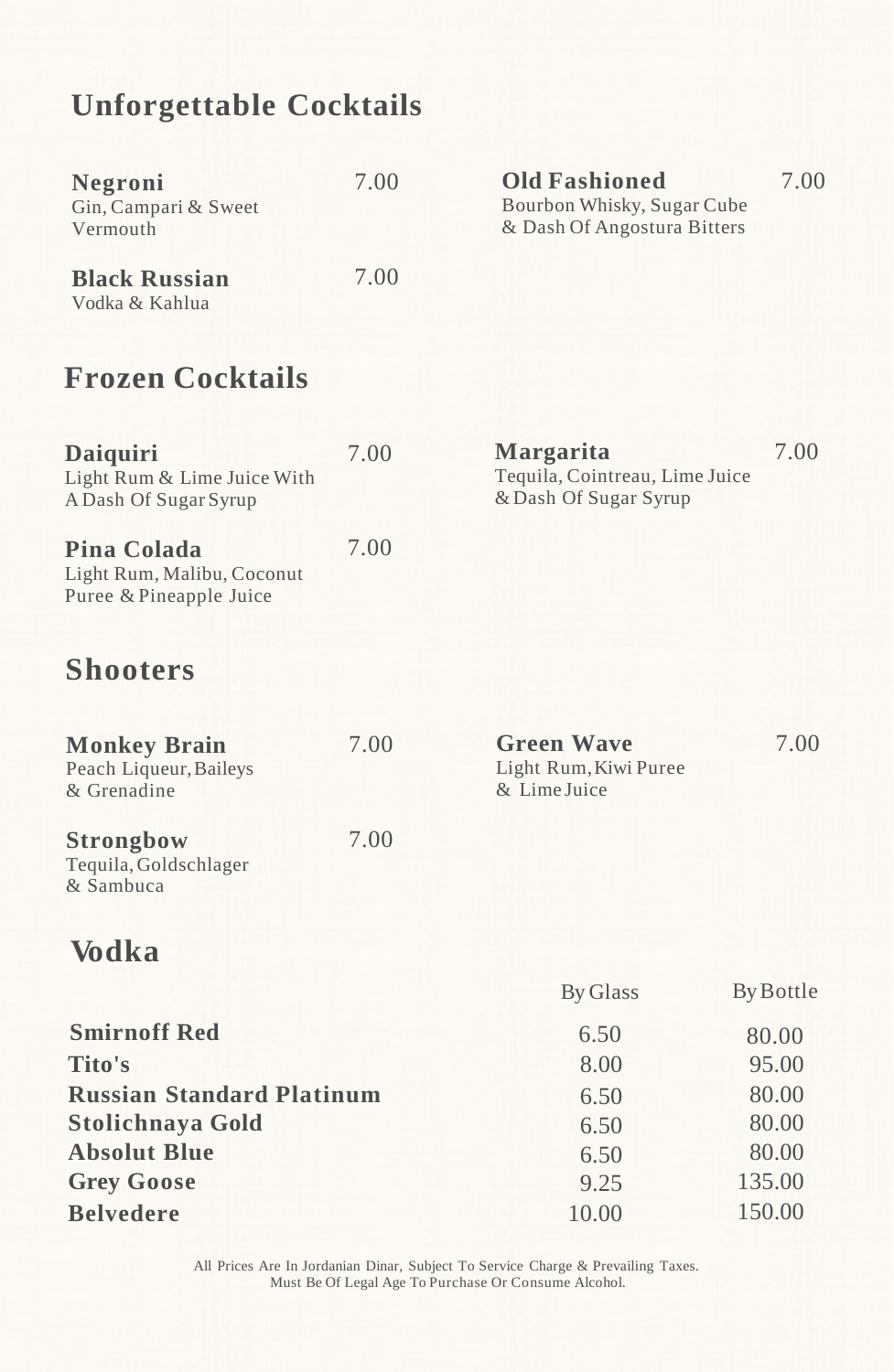| <b>Standard Whiskey</b>            |                 |           |
|------------------------------------|-----------------|-----------|
|                                    | <b>By Glass</b> | By Bottle |
| <b>J&amp;B</b> Rare                | 7.00            | 90.00     |
| <b>Johnnie Walker Red Label</b>    | 6.00            | 85.00     |
| <b>Deluxe Whiskey</b>              |                 |           |
|                                    | <b>By Glass</b> | By Bottle |
| Johnnie Walker Black Label         | 8.00            | 115.00    |
| <b>Johnnie Walker Double Black</b> | 11.75           | 210.00    |
| <b>Chivas Regal</b>                | 8.00            | 115.00    |
| <b>J&amp;B Reserve</b>             | 10.50           | 150.00    |
| <b>Malt Whiskey</b>                |                 |           |
| Glenfiddich 12 Y.O                 | 9.75            |           |
| <b>Glenlivet 12 Y.O</b>            | 9.75            |           |
| Macallan 12 Y.O                    | 15.75           |           |
| Glenmorange 10 Y.O                 | 8.50            |           |
| Talisker 10 Y.O                    | 21.00           |           |
| <b>Bourbon Whisky</b>              |                 |           |
| <b>Jim Beam White</b>              | 8.00            |           |
| <b>Maker's Mark</b>                | 9.25            |           |
| <b>Jack Daniels</b>                | 8.00            |           |
| <b>Jack Daniels Honey</b>          | 9.25            |           |
| Cognac                             |                 |           |
| <b>Hennessy VSOP</b>               | 23.50           |           |
| <b>Hennessy XO</b>                 | 42.00           |           |
| <b>Remy Martin VSOP</b>            | 20.00           |           |
|                                    |                 |           |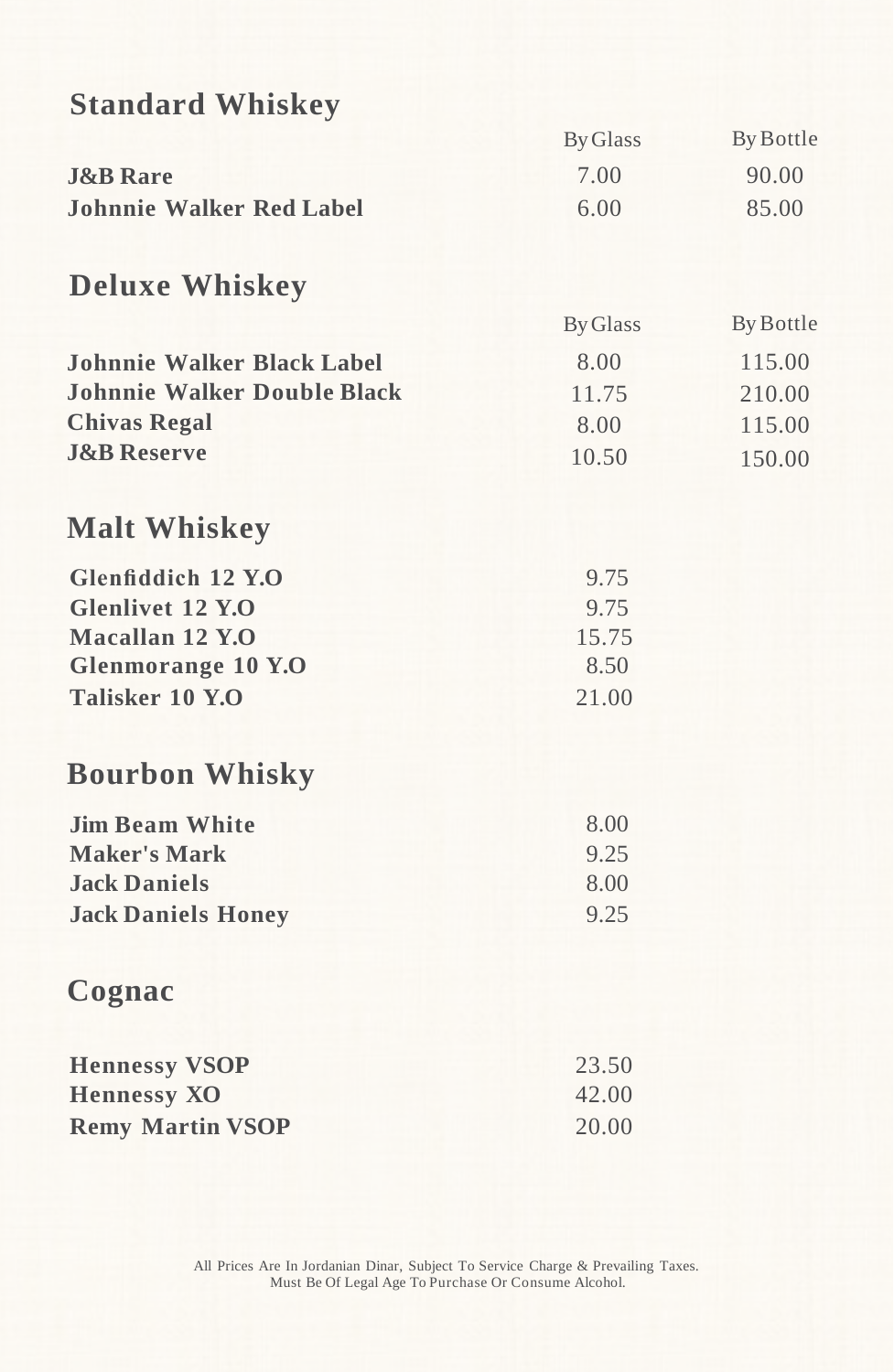### **Gin**

#### **Gordon's Tanqueray Bombay Sapphire Hendrick's** 6.50 6.50 6.50 9.00

### **Tequila**

**Jose Cuervo White Jose Cuervo Gold Patron Sliver Patron Gold Patron Coffee**

| <b>Bacardi</b> Light       | 6.50 |
|----------------------------|------|
| Captain Morgan White 6.50  |      |
| Captain Morgan Black 6.50  |      |
| Captain Morgan Spiced 6.50 |      |

### **Liqueurs**

| <b>Martini Dry</b>    | 6.50 |
|-----------------------|------|
| <b>Martini Bianco</b> | 6.50 |
| Campari               | 6.50 |
| Aperol                | 6.50 |
| Jägermeister          | 6.50 |
| Malibu                | 6.50 |
| <b>Baileys</b>        | 6.50 |
| <b>Sambuca White</b>  | 6.50 |
| <b>Sambuca Black</b>  | 6.50 |

### **Beers**

| <b>Amstel Draught (S)</b>           | 6.00  |
|-------------------------------------|-------|
| Amstel Draught $(L)$                | 9.00  |
| <b>Amstel Bottle</b>                | 6.00  |
| Carakale Draught – Jordan Lager (S) | 7.00  |
| Carakale Draught – Jordan Lager (L) | 10.00 |
| Carakale Bottle – Blond Ale         | 7.75  |
| Carakale Bottle - Pale Ale          | 7.75  |
| <b>Corona Bottle</b>                | 7.75  |
| <b>Almaza Bottle</b>                | 7.75  |
| <b>Stella Bottle</b>                | 7.75  |
| <b>Budweiser Bottle</b>             | 7.75  |
| <b>Hoegaarden Bottle</b>            | 7.75  |
| <b>Guinness Can</b>                 | 8.50  |
| <b>Kilkenny Can</b>                 | 9.00  |
| <b>Non-Alcoholic Beer</b>           | 4.50  |
|                                     |       |

6.50 6.50 14.00 16.00 10.00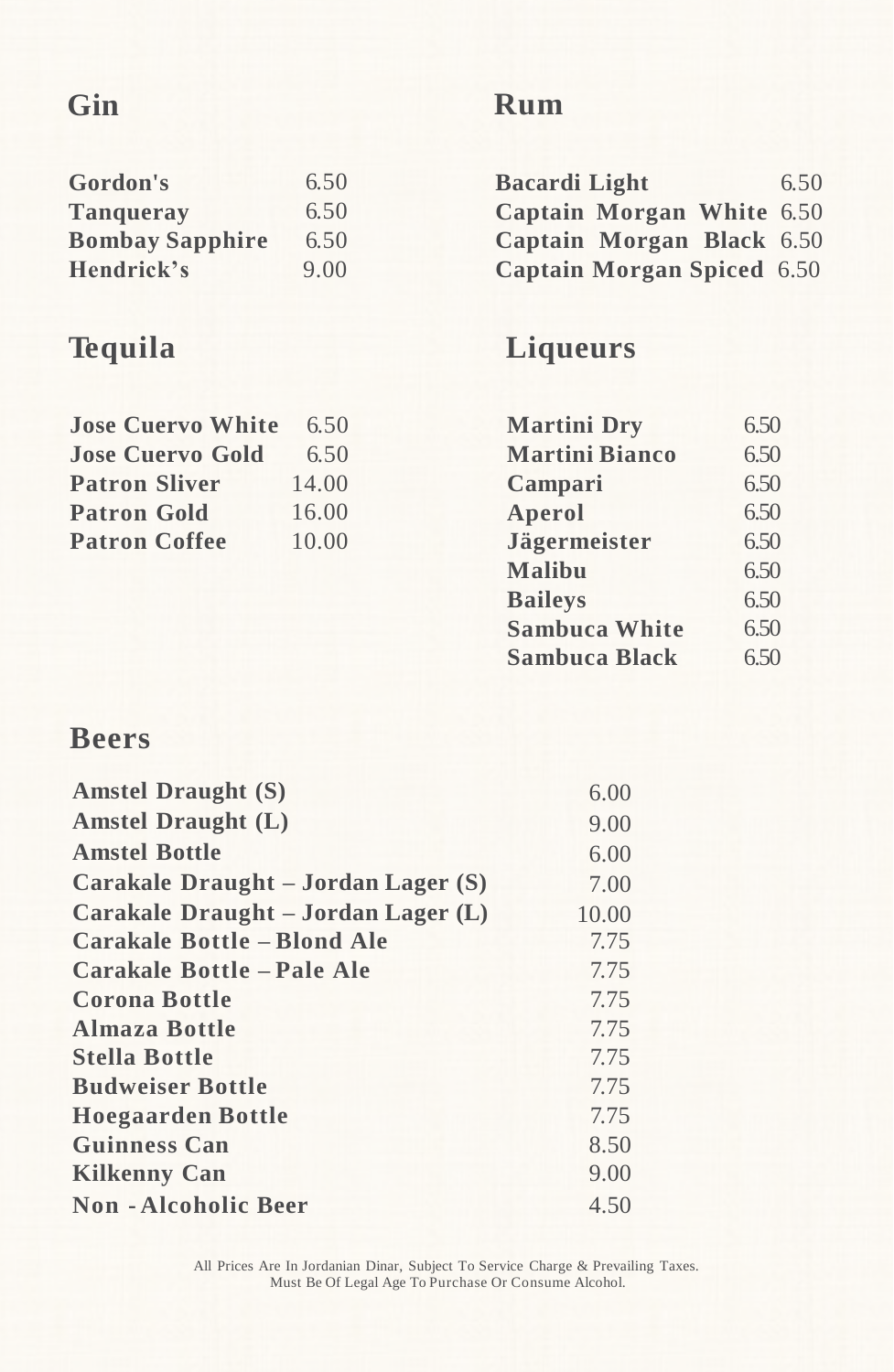### **Wine**

|                                          | By Glass | By Bottle |
|------------------------------------------|----------|-----------|
| Red Wine                                 |          |           |
| JRClassic - Cabernet Sauvignon           | 5.20     | 27.00     |
| Masi - Campofiorin                       | 9.00     | 49.00     |
| Penfolds Koonunga Hill - Shiraz/Cabernet | 10.50    | 52.00     |
| Montes Reserva - Cabernet Sauvignon      | 8.50     | 42.00     |
| <i>White Wine</i>                        |          |           |
| <b>JRClassic - Chardonnay</b>            | 5.20     | 27.00     |
| <b>Masi - Soave Classico</b>             | 9.00     | 45.00     |
| Penfolds Koonunga Hill - Chardonnay      | 9.50     | 47.00     |
| <b>Montes Reserva - Sauvignon Blanc</b>  | 9.50     | 47.00     |
| Rosé Wine                                |          |           |
| <b>JRClassic - Shiraz/Pinot Noir</b>     | 5.20     | 27.00     |
| <b>Ksara, Sunset Rosé</b>                | 9.00     | 49.00     |
| Champagne & Sparkling Wine               |          |           |
| <b>Laurent Perrier, Brut</b>             | 25.00    | 140.00    |
| Prosecco Bottega Alexander, Brut         | 9.00     | 50.00     |
| Prosecco Bottega Alexander, Rosé         | 9.00     | 50.00     |